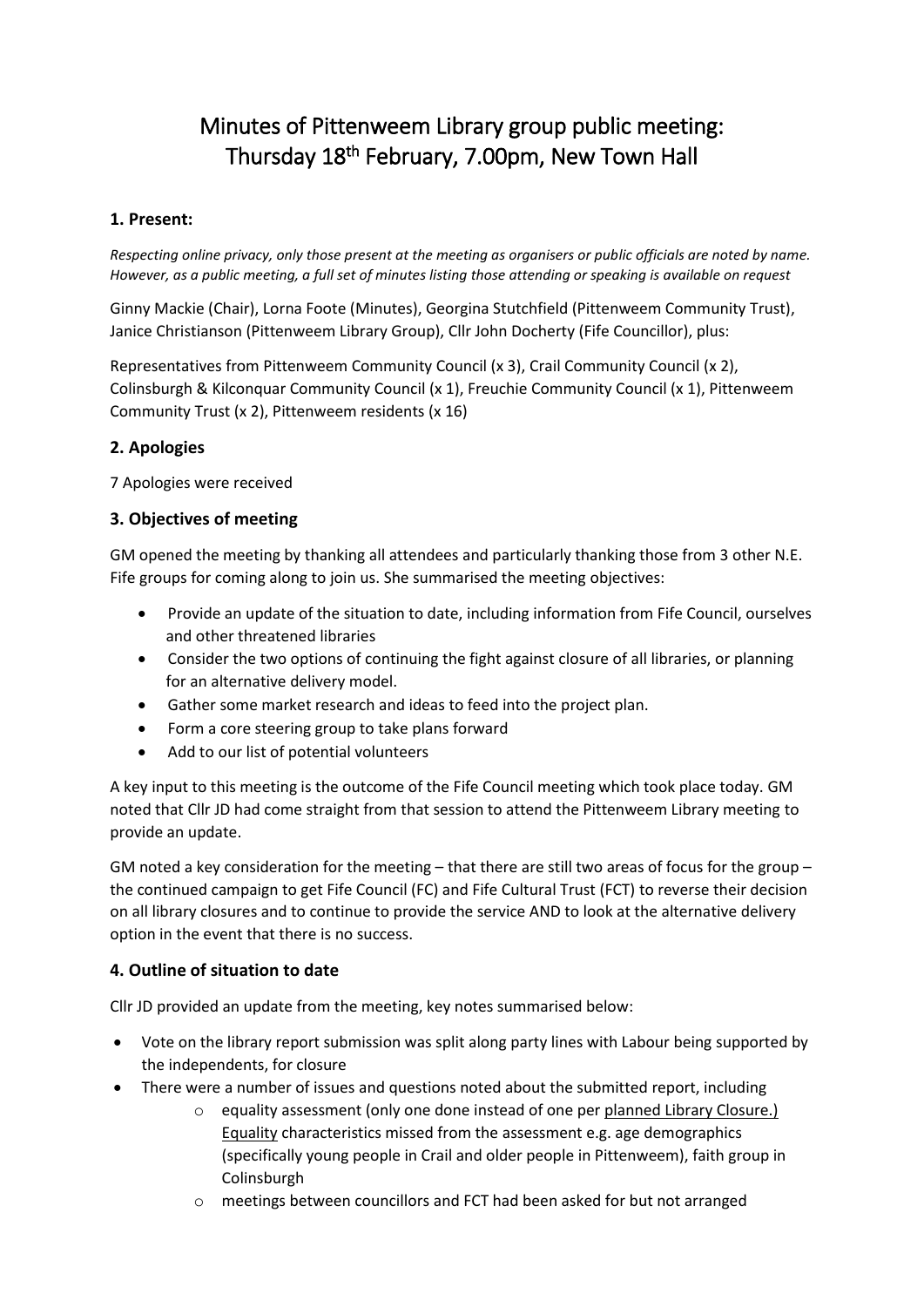- $\circ$  report was 480 pages submission to meeting had been summarised to 4 pages
- o FCT equality policy is inconsistent leading to lack of confidence in their equality assessment
- o Vote therefore taken on a submission where accuracy is questionable
- The Freuchie representative asked if the competence of the assessment was questioned in the meeting. Cllr JD said that it has been questioned and was answered in the affirmative.

GS noted that for Pittenweem, the FC/FCT questionnaire has been the focus of activity with Pittenweem Community Trust (PiCT) taking the lead on leafleting the town, preparing a survey to gather public opinion and publishing details online. She also noted that getting any information or face-to-face engagement with FC/FCT has been difficult.

## **5. Feedback from other local groups**

**Crail** –they had leafleted the entire village but that the response was underwhelming. A couple of retired teachers had volunteered to help but there had been little additional take up.

**Colinsburgh and Kilconquhar** –they had raised an early objection to the proposed closure. They had an existing user group from a much earlier threat and so they could mobilise that. They submitted a note of interest but additionally wrote to FCT to register their dissatisfaction with the questionnaire which seemed dictatorial. Given the decision of the FC meeting today they are likely to go with a plan for alternative delivery and would like to work with other local groups to create a wider organisation – although also noting the additional complexity that multiple groups will bring.

Cllr JD noted that there is another Cllr (George Kay – Kinghorn/Burntisland) who is supportive and would like to be involved. He also noted that we need to consider the state of the existing buildings – if FC/FCT hand them over to alternative delivery organisations then they should be fit for purpose – taking into account all of the appropriate equality characteristics.

It was noted that Lundin Links had submitted a note of interest but that seemed to have been ignored since it is one of the libraries to be closed this year.

**Freuchie** –they did not put in an expression of interest – their community would be too small to run the library and their stance is very much that the facility should be publically and professionally run. The Freuchie representative read out a draft statement, which when finalised will be issued to the press. Key points:

- Shameful situation
- Calamitous consultation
- £40,000 savings across Fife a very, very, small percentage of overall spend
- The impact to the affected communities of closure will be large and significant especially in comparison to the overall cost
- The people who will be heaviest hit are the most disadvantaged and the specific libraries singled out for closure are those communities most in need
- The £40k proposed savings by closing these libraries is approximately one third of the cost to FC of the chief executive
- The vote to close these libraries means that the battle has just begun

He said that we now need to question FC/FCT in detail on the issues associated with the report, submission and vote, specifically on the missing information from the submitted summary and the inaccuracies and inconsistency in the report. This questioning could lead to an approach to the appropriate ombudsman and may eventually lead to a legal challenge.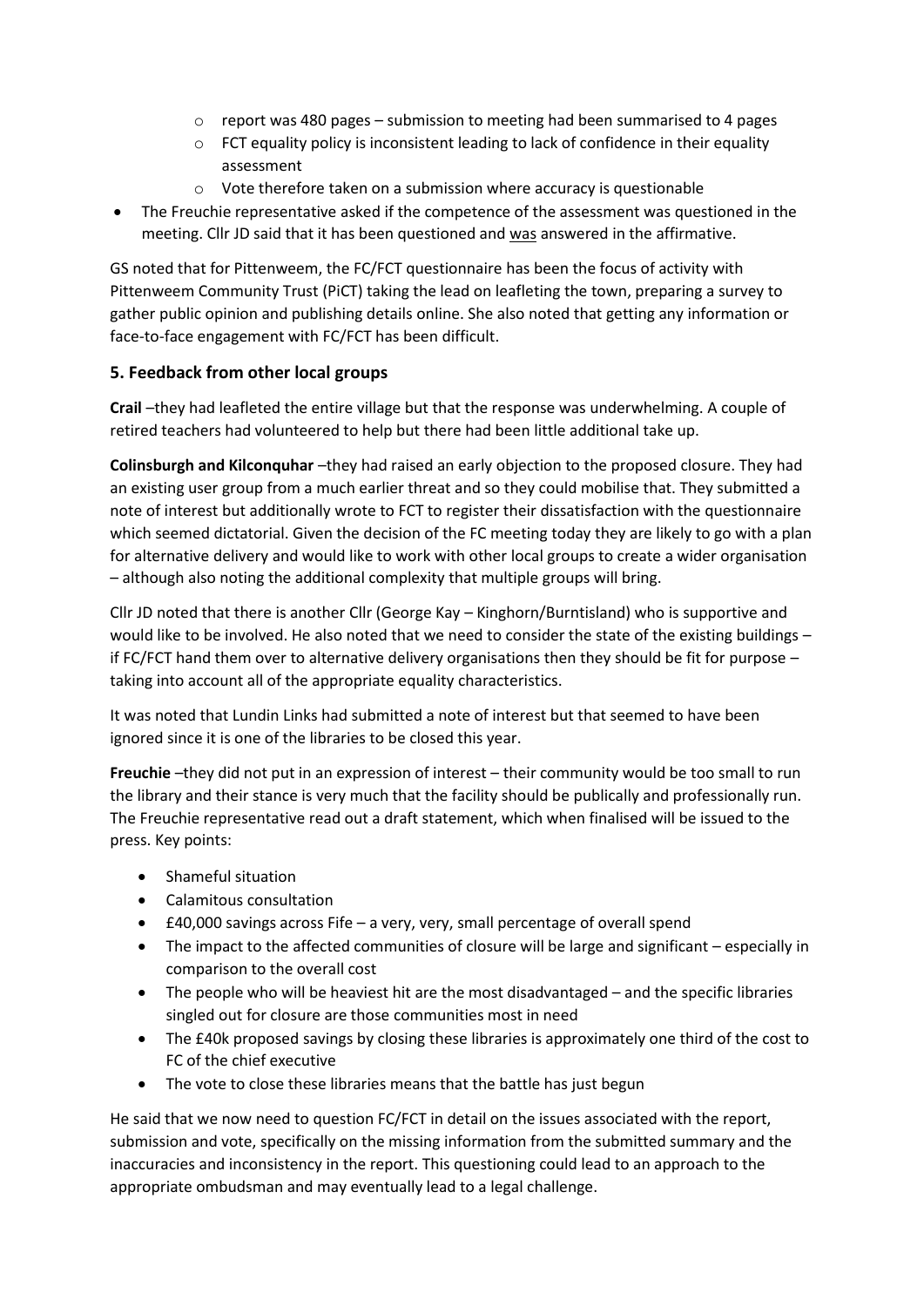A Pittenweem resident questioned the very low costs of running the library. It was confirmed that they are that low. She suggested that we could look at raising funds to support FC/FCT to keep the libraries open.

Colinsburgh raised the question about FCT's management of the libraries for the past 5 years. It was noted that while they have generated funds for parks, theatres etc., they have not done the same for libraries.

A Pittenweem resident noted that FCT do not make any money from the libraries – although there are opportunities for doing so.

## **6. Scope for continuing opposition to closure**

JC highlighted the Ambition and Opportunity publication (a copy was passed round the meeting) which can be downloaded and is also available in hard copy to order. This is the Strategy for Public Libraries in Scotland 2015 - 2020. This will be a particularly important publication in the event that we need to go for an alternative delivery option – but could also be important in the argument to FC/FCT to keep the libraries open. Available from <www.scottishlibraries.org>

A PICT director questioned the statement in the FC report that FC wants to close both Pittenweem town halls. GS said that she had asked FC about this but has been told that we can only talk about this when we have a meeting. Pittenweem Community Council representative has been assured that the New Town Hall is being kept open.

A Pittenweem resident asked about the role of mobile libraries in the context of local library closure. Cllr JD noted that the mobile libraries are not completely accessible. The Freuchie representative noted that FC/FCT have said they intend having an additional 30 stops for their mobile libraries and that these will take local library closure into account. However they currently have 3 mobile units reducing to 2 units – so their ability to make the extra stops is questionable. Cllr JD noted that the stops in each place are planned to be 30-60 minutes. GM said it used to be here all day on 2 sites.

The Crail representative noted that Crail CC has details of the cost per book/loan issue in local libraries vs. mobile libraries and that mobile costs are much greater. Freuchie agreed that the costs are based on many additional steps in the process (stocking vans, travel between sites, etc.)

JC noted that we need to get details of the costs of decommissioning and take these into account when looking at the overall costs to FC/FCT.

LF noted that the current costs to FC/FCT, while unexpectedly low, will not be the same costs if an alternative delivery was put in place. Small organisations with services decoupled from the larger ones will have to start again and will not get the same benefits as the large organisations. Freuchie and others raised the additional points of the cost of books – bulk buying and copyright associated with lending rather than single use purchase.

GM noted that following a meeting with Stephen Gethins (local MP) he has offered advice and support. But the local community also need to lobby other local councillors and other local and national authorities. A call to action for all attending>:

Send letters or emails to Fife councillors – there is an online petition – Keep Fife Libraries Open [\(https://you.38degrees.org.uk/petitions/keep-fife-s-libraries-open\)](https://you.38degrees.org.uk/petitions/keep-fife-s-libraries-open) and a facebook page [\(https://www.facebook.com/KeepFifeLibrariesOpen/info/?tab=page\\_info\)](https://www.facebook.com/KeepFifeLibrariesOpen/info/?tab=page_info).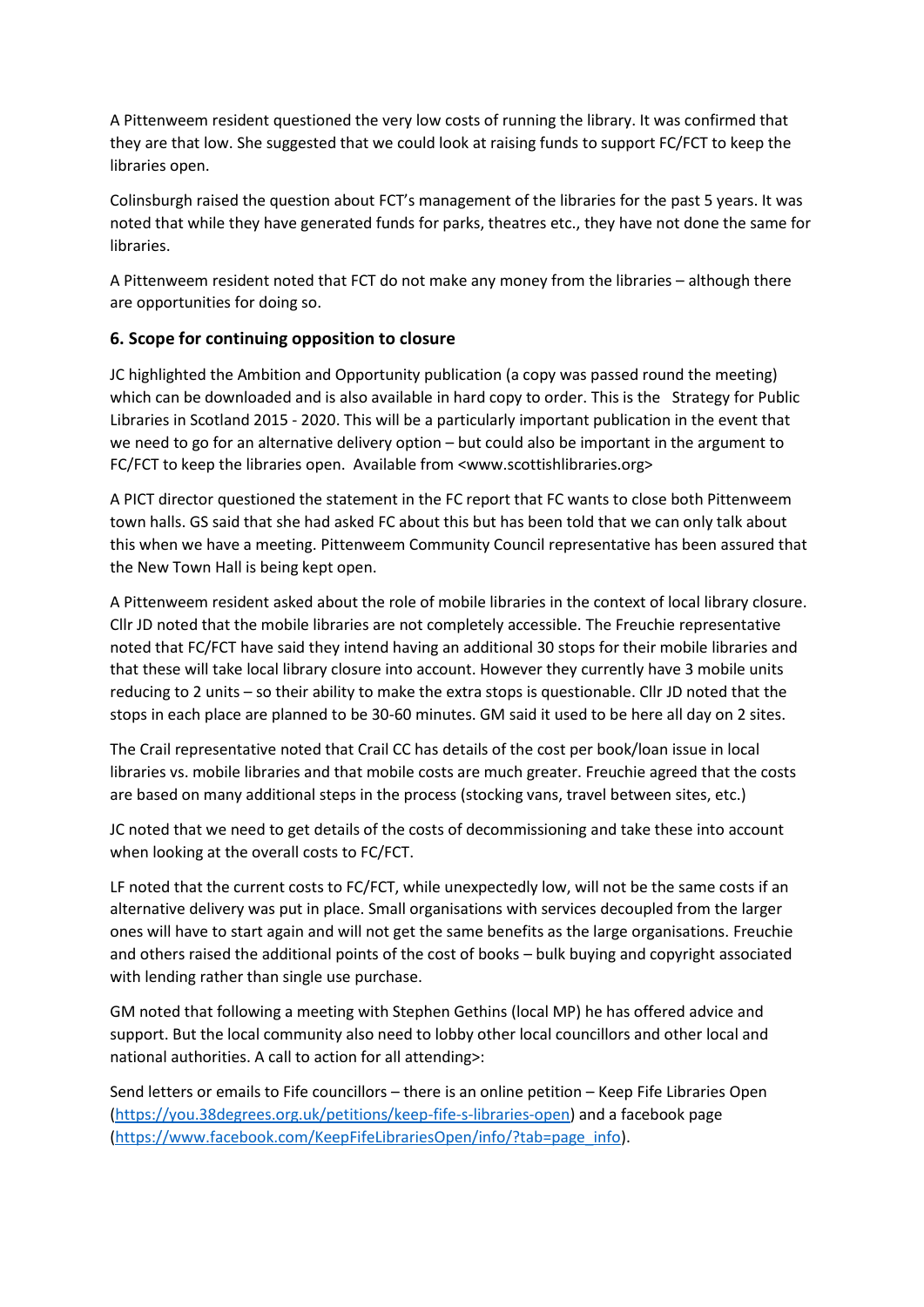A PICT representative suggested that we should consider getting articles into the local press. GM agreed and said that we should take a photograph of the group before we leave tonight to include in a press release.

A Pittenweem resident asked what role is being taken by the Pittenweem Community Council. Representatives from the Community Council said that they are supportive of the work of the group but that at a meeting in November there was a decision that the CC would not be active in the campaign.

GS asked all to get in touch with GM/GS if they had any personal stories about the importance of the library to people in the community – these personal stories can support and drive the campaign to retain the current service.

The Freuchie representative suggested that the next steps should be:

- Have the FC decision making process properly scrutinised
- Look at why early recommendations were not included in the report
- What impact there might have been on the voting if the noted issues had been represented in the summary report
- Had the councillors been misled by the summarisation of the report
- Contact the Chief Executive of FC
- Look at all possible routes of appeal including the local authorities and appropriate ombudsman
- Legal action to be considered but as a last resort

He noted that a friendly (anonymous) lawyer had looked into this and agreed that there is probably a case to be made.

He believes that while it is good and right to continue with the human interest stories, they need to be backed up with hard facts and evidence.

GM asked if it might be good for all group together to prepare and send a single legal notice of intent to councillors to say that we are proceeding. The Freuchie representative agreed that we could do that but we need to be careful to do it when the time is right. We need first to ensure that we have solid grounds for appeal – was the process followed, was the report to the council accurate, will any alternatively delivered service be fit for purpose – meeting legal obligations and required level of service.

A consideration raised by Freuchie and Cllr JD – the cost to the families and individuals in the community of going to alternative facilities. Examples given were Freuchie to nearest library for parent and 2 kids – more than £8.00 by bus. Crail to Leven for one person by bus £7.40 (before impending bus price rise).

Cllr JD made an offer of help to carry out the Equality Impact Assessments (EQIA) and explained their importance in this context. They assess the impact of change in relation to specific characteristics, namely age, gender, disability, transgender, race, sexual orientation, marriage and civil partnership, pregnancy and maternity, faith and belief. These are required by law to be carried out. It is believed that these were not carried out properly or completely, and it may have been done using old, not current legislation. FCT are responsible for carrying these out – and there are questions about who did them and their training for do it.